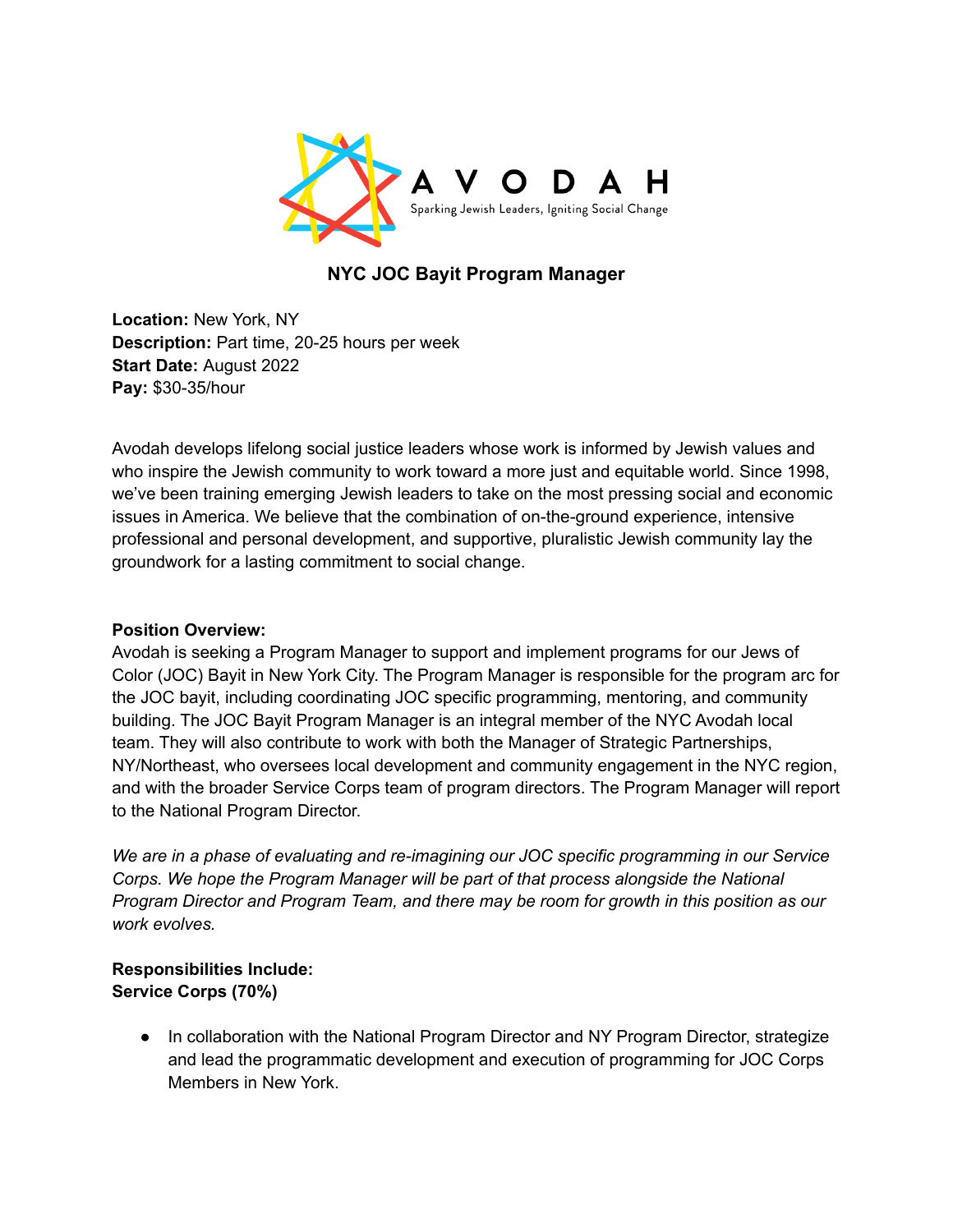- Develop JOC specific curriculum arc for programming, including securing outside facilitators;
- Build and implement JOC Mentorship program and monitor mentor/mentee relationship;
- **○** Facilitate and attend applicable NYC retreats and orientation, as well as any JOC specific programs and retreats;
- Support JOCs in developing their identities as JOC leaders
- **○** Connect JOC Corps Members with local and national JOC leaders and organizations through collaborative programming and community events; and
- Create and hold space for JOC affinity groups.
- **●** In collaboration with the NY Program Director, strategize and lead the programmatic development and execution of programming for those living in the JOC Bayit in NYC. Examples of this work may include:
	- **○** Serve as a key programmatic point of contact for JOC Bayit Corps Members, including regularly staffing JOC Bayit programming;
	- **○** Support JOC Bayit members in developing a strong intentional community
- Attend weekly Service Corps team meetings
- Attend monthly Program Team meetings

## **Service Corps Recruitment (30%)**

- In collaboration with the recruitment team and communications team, consult on a marketing and communications plan for the JOC Bayit;
- Support outreach to organizations, synagogues, schools, and other spaces for JOC recruitment for the Service Corps
- Deepen and build Avodah's connections with JOC leaders, JOC-facing organizations and other DEI/REI professionals to steward strong relationships that will connect us to JOC applicants
- Connect with all JOC applicants through 1:1s or small-group conversations to help them learn about Avodah and navigate the application process;
- Interview JOC Service Corps applicants; and
- Staff recruitment events (career fairs, information sessions, pitches, etc.) as needed.

# **About You:**

*We are looking for candidates who have at least 4 years of relevant experience, as well the skills and competencies listed below. We know that systemic inequities in hiring have caused people from historically marginalized groups to only apply to jobs if they meet 100% of the qualifications. We encourage you to break this statistic and apply, as no one ever meets 100% of the qualifications. We look forward to your application.*

**● You are an experienced educator and facilitator** who can translate our curriculum into an excellent program on the ground.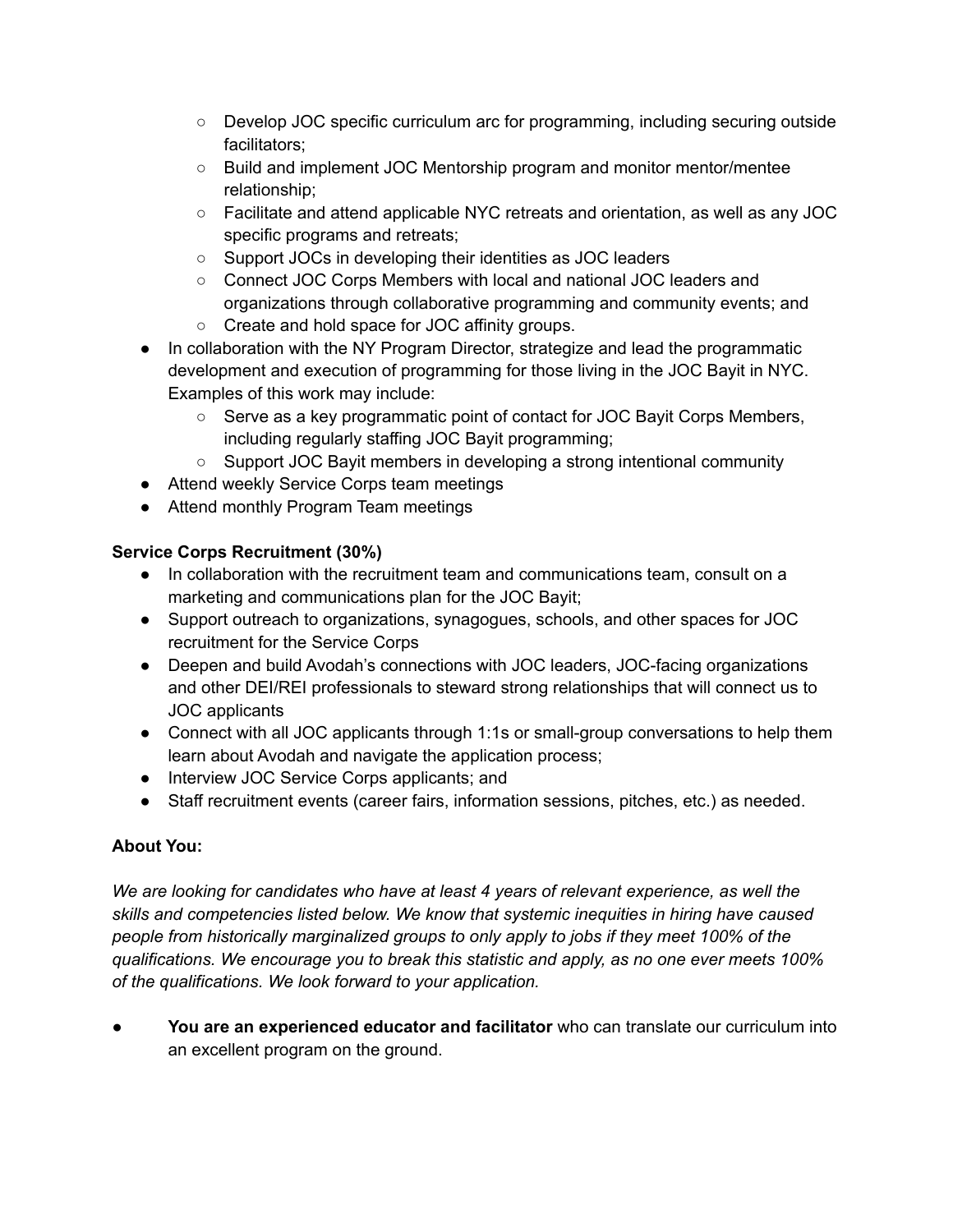- **● You build strong relationships and support the creation of strong communities.** You can mentor and guide young adults in developing their own leadership and building relationships.
- **● You have a deep knowledge of our key content areas including**: anti-racism and anti-oppression frameworks; domestic poverty and social justice issues; the range and diversity of Jewish identity and practice; and leadership development for young adults.
- **● You have knowledge of the JOC community and organizational landscape.**
- **● You are committed to integrating social justice activism and Jewish life.**
- **● You are accountable for your own work and are a strong project manager**. With a part-time role, you juggle competing demands, prioritize with ease, and are efficient with your time. You are comfortable with deadlines.
- **● You are able to work evenings and weekends.**

**Location:** This position is based out of NYC and is expected to regularly work in person in NYC. In person work includes facilitating Corps Member programs, visiting placement sites, and meeting with Corps Members.

### **What we offer:**

- **Healthcare:** 100% employer paid dental, vision, and disability insurance, and 50% employer paid medical insurance
- **Time off:** Vacation days, prorated for part-time status, plus paid time off for Jewish and secular holidays
- **Generous paid parental leave policy**
- **Flexible spending account options**
- **Retirement savings plan** with an employer contribution after 90 days of employment
- **● A flexible work schedule**
- **Professional development funds** and opportunities to learn and grow
- **A strong organizational culture** and supportive team with employee well-being prioritized
- **Commitment to creating a diverse and inclusive workplace** that enables everyone to bring their full self to work and make a positive impact on the world
- **Being part of a passionate team** of people who are devoted to Avodah's mission

### **Working Conditions/Physical Demands:**

The Program Manager is eligible to work either in the NYC office or as a hybrid employee. The role involves regular evening and semi-regular weekend programming, as well as occasional high volume periods particularly during the move-in and move-out portions of the program year. During these times the JOC Bayit Program Manager may be asked to assist with minor physical labor, as physical ability allows. The flow of the work is variable; there are times when the work is fast-paced and there are slower periods depending on the time of the program year. This position entails working with deadlines and prioritizing different responsibilities. The abilities to handle stressful situations with multiple projects underway at the same time, and to work both independently and collaboratively, are essential.